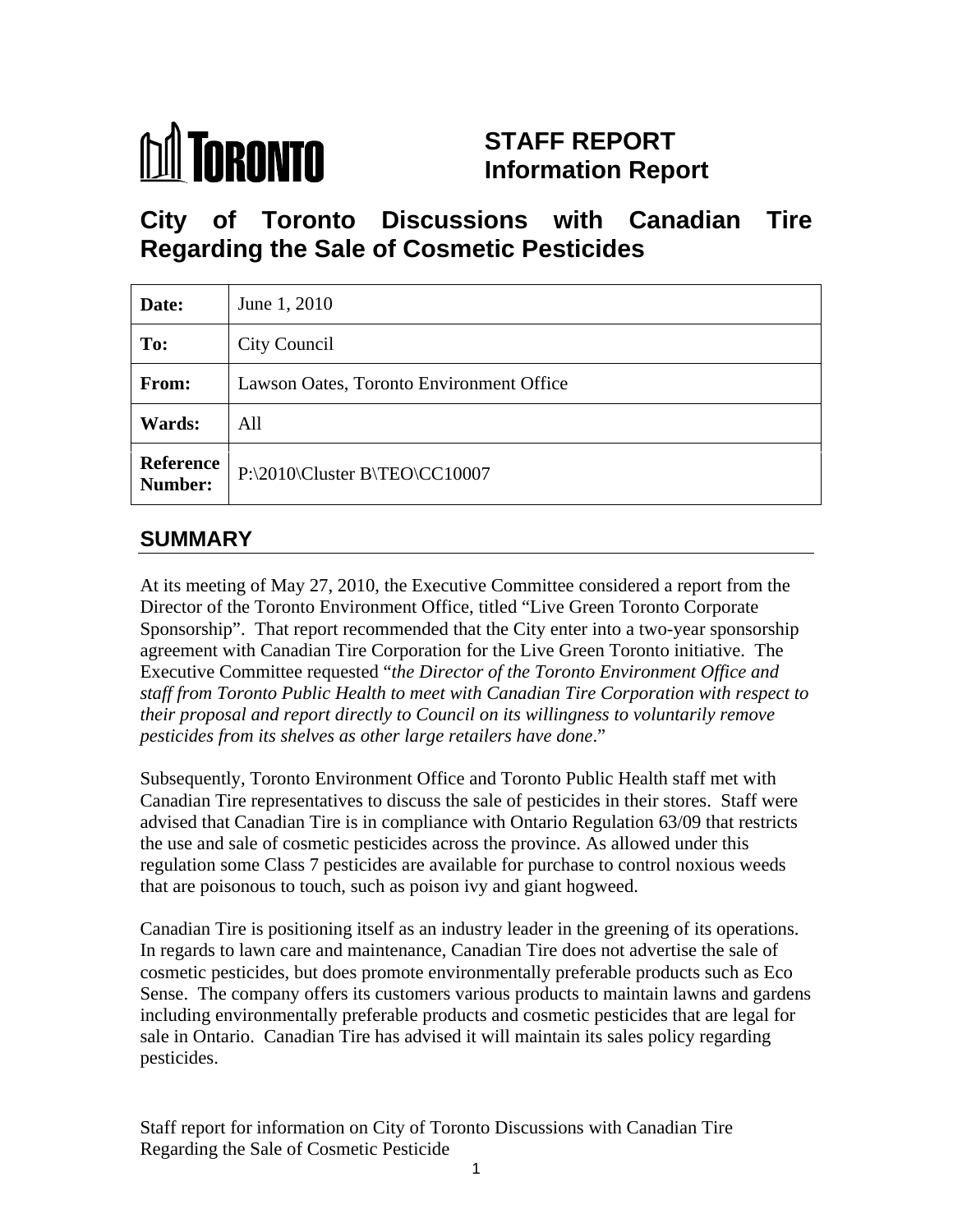#### **Financial Impact**

There are no financial implications with this report.

The Deputy City Manager and Chief Financial Officer has reviewed this report and concurs with this financial impact statement.

### **DECISION HISTORY**

At its meeting of December, 2007, City Council adopted a five-year, \$21 million (net City funding \$17 million) funding plan for Live Green Toronto, including the directive "that a minimum of \$3.5 million will come from external funding sources, primarily corporate partnership/sponsorships for the Live Green Toronto initiative."

Web link to the report proposing the Live Green Toronto Initiative: <http://www.toronto.ca/legdocs/mmis/2007/bu/bgrd/backgroundfile-8712.pdf>

In order to meet the sponsorship goals adopted by City Council, Toronto Environment Office staff are actively engaged in securing external funds through partnerships with businesses and corporations interested in supporting the Live Green Toronto initiative.

Through a report dated May 3, 2010, the Director of the Toronto Environment Office recommended authorization for a sponsorship agreement with Canadian Tire. Canadian Tire is offering a sponsorship of \$400,000 (\$350,000 cash and \$50,000 in-kind) over two years (2010-11) for the Live Green Toronto program. The details can be reviewed at: <http://www.toronto.ca/legdocs/mmis/2010/ex/bgrd/backgroundfile-29884.pdf>

The Executive Committee forwarded the report to City Council and requested "*the Director of the Toronto Environment Office and staff from Toronto Public Health to meet with Canadian Tire Corporation with respect to their proposal and report directly to Council on its willingness to voluntarily remove pesticides from its shelves as other large retailers have done."*<br>This report is submitted to City Council in response to the request to staff from the

Executive Committee.

### **COMMENTS**

#### Canadian Tire's Environmental Program

The Director of the Toronto Environment Office and staff from Toronto Public Health met with Canadian Tire representatives to discuss the sale of pesticides in their stores.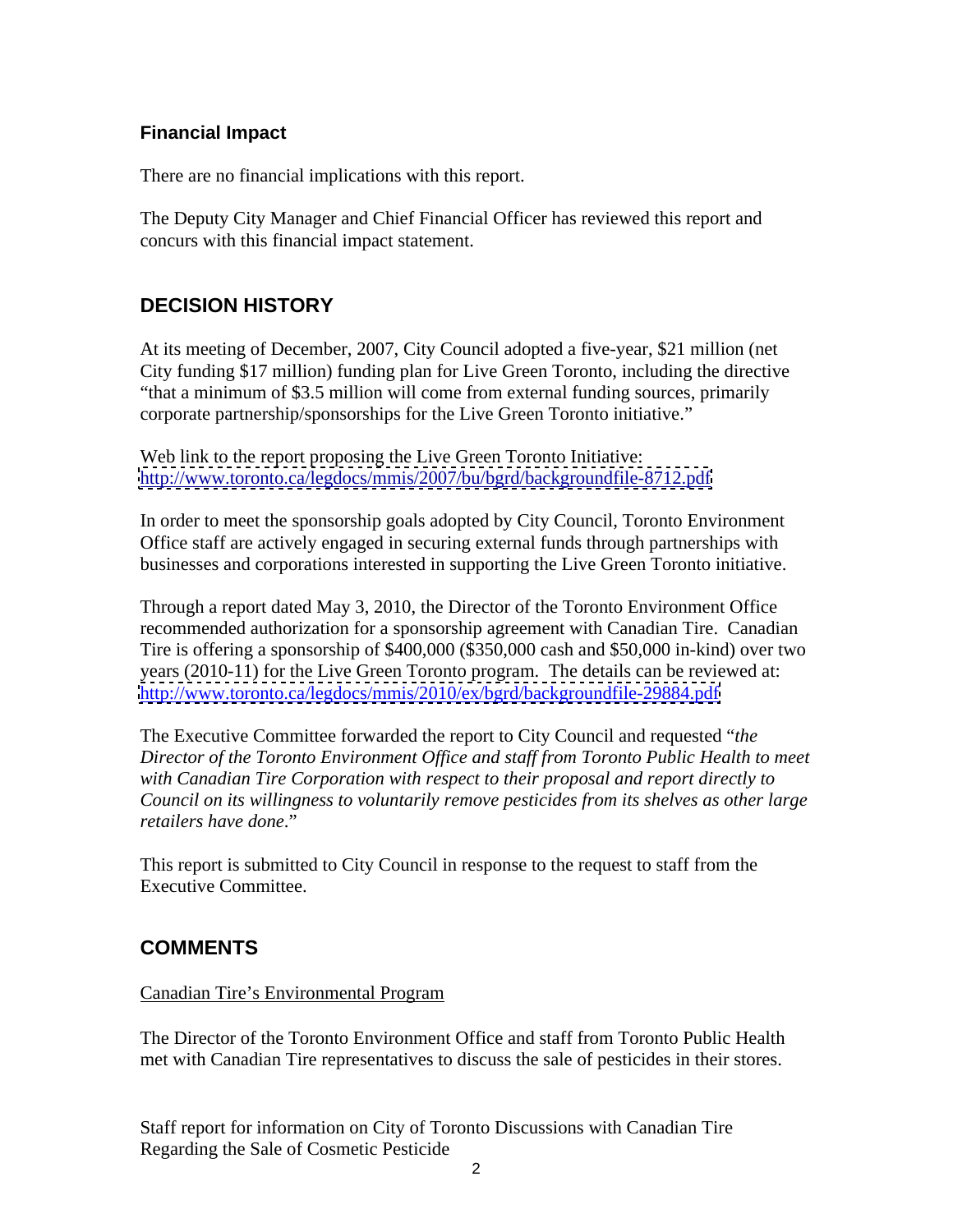Canadian Tire is striving to reduce its environmental impact, conserve resources and help customers and employees reduce their environmental impact by providing ideas, options, information and solutions. Some of Canadian Tire's green achievements, referenced in its *Community and Business Sustainability Report 2009*, include:

- Being the first retailer to calculate the estimated global-warming potential of their products;
- New stores that are 30% more energy efficient than three years ago;
- The Leslie and Lakeshore store was designed to meet the Toronto Green Development Standard;
- A new program to introduce energy efficient lighting at 361 stores, projecting to save 85 million kilowatt hours of electricity resulting in a reduction of 20,500 tonnes of carbon dioxide emissions annually;
- Largest seller of renewable energy products in Canada;
- Offers 1,100 environmentally preferable products that help reduce waste and conserve energy and water;
- Over 1,800 employees are working toward a zero waste designation for their Home Office location in Toronto; and
- Participation in over 80 environmental stewardship programs for such products as used tires, batteries, oil, electronics, etc.

Web link to the Community and Business Sustainability Report 2009: [http://corp.canadiantire.ca/EN/CSR/CTC\\_Report2010/cta\\_popup\\_english.html](http://corp.canadiantire.ca/EN/CSR/CTC_Report2010/cta_popup_english.html)

In addition, Canadian Tire is the retail partner for the City of Toronto's Solid Waste Management Commercial Yellow Bag Program.

#### Canadian Tire's Marketing of Lawn and Garden Products

Canadian Tire is also the leading retailer of lawn and garden products in Canada and offers one of the largest selections of eco-friendly lawn and garden care products. In the meeting with City staff, Canadian Tire representatives discussed their overall lawn and garden strategy and dedication to provide information and products to their customers to maintain their lawn and garden without the use of traditional cosmetic pesticides. Since Spring 2008, Canadian Tire has been pro-actively helping customers to transition from synthetic controls into natural alternatives. The following summarizes what was learned from the meeting with Canadian Tire representatives: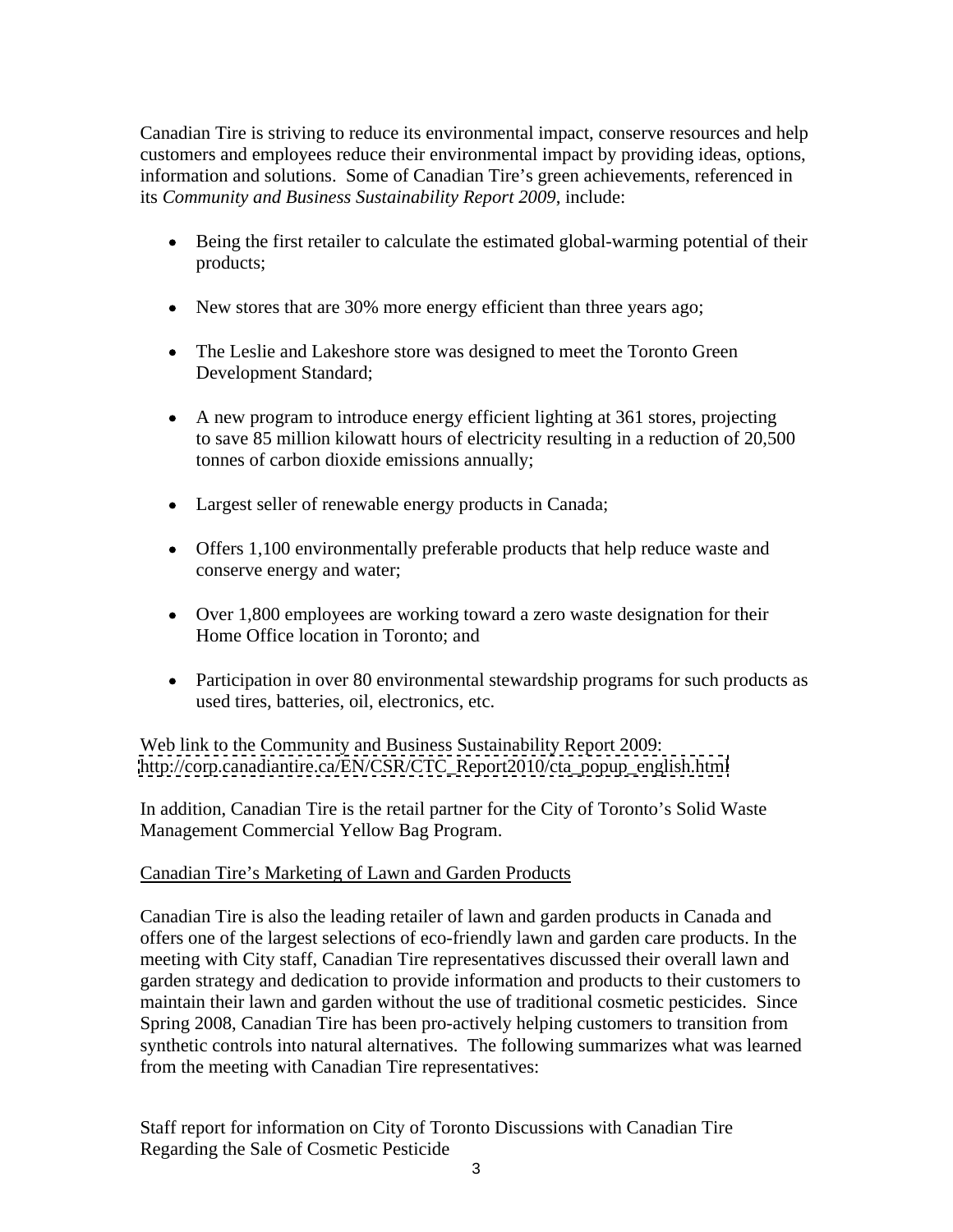- Canadian Tire is fully compliant with the Ontario Regulation 63/09 and is committed to working with Government in its efforts to eliminate the cosmetic use of pesticides;
- Canadian Tire does not promote or sell any cosmetic pesticide products for lawn or garden maintenance use as these products are banned by the Provincial Regulation. Class 5 and Class 6 lower risk products are available for sale at Canadian Tire and other retailers across Toronto to provide residents with product solutions to control weeds and insects in lawns and gardens;
- Some Class 7 pesticides are still available for purchase at Canadian Tire stores to enable residents to control noxious weeds that are poisonous to touch such as poison ivy and giant hogweed. As permitted by Ontario Regulation 63/09, these restricted use products will be removed from Canadian Tire shelves by April 22, 2011 and will only be available by request for the correct usage. They may be on the floor in secured containers, but will require staff assistance to purchase them;
- Canadian Tire does not advertise non-green pesticides (e.g. Round Up), but does promote environmentally preferable products such as Eco Sense;
- Canadian Tire has launched a "Promoting Healthy Lawns" campaign that focuses on helping customers find the right product for their problem and specifically environmentally-friendly alternatives for every problem. The campaign also encourages customers to proactively create and maintain a healthy lawn by over seeding, fertilizing and aerating;
- The Promoting Healthy Lawns campaign includes conducting ongoing consumer education and staff training on responsible lawn and garden care alternatives through online and in-store clinics, online buying guides, point of purchase signage, advertising materials and through a flyer program; and
- The Canadian Tire website provides online information to customers on the latest pesticide regulations including Ontario Regulation 63/09 <http://www.canadiantire.ca/AST/ResearchCentre/PesticideFree.jsp>

#### Toronto's Pesticide Bylaw

In 2009, the Provincial Government amended the Province's Pesticide Act with the adoption of Ontario Regulation 63/09, which restricts the use and sale of cosmetic pesticides across the province. The new regulation replaces municipal bylaws in Ontario, including Toronto's Pesticide Bylaw, introduced in 2004.

Additional information regarding Ontario Regulation 63/09 is provided in Attachment A of this report.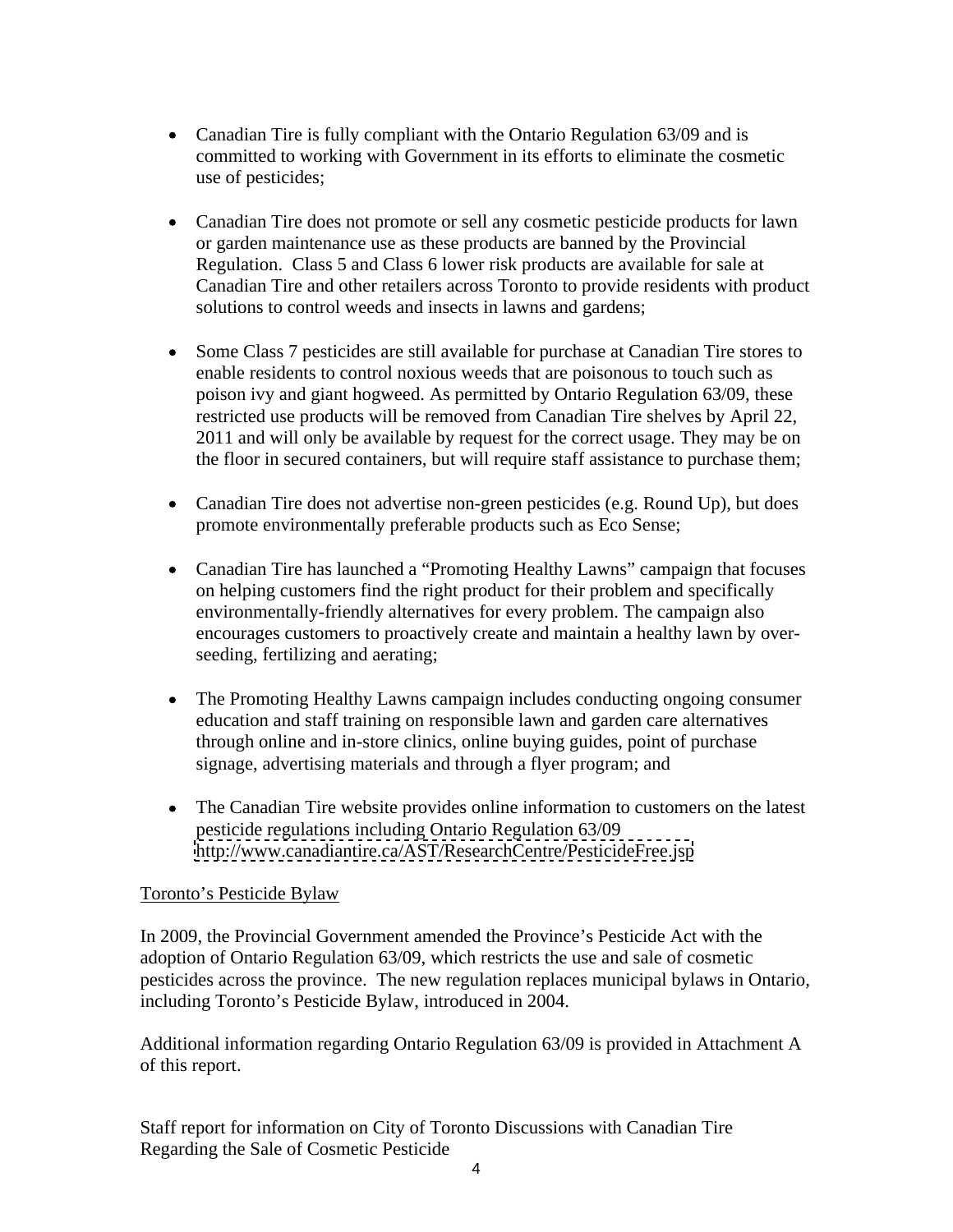#### **CONCLUSION**

As the Live Green Toronto initiative grows, the Toronto Environment Office has seen an increase in the number of inquiries from external partners interested in sponsoring elements of the initiative. Toronto Environment Office staff are interested in partnering with corporate entities whose mission, values and sustainability goals reflect those of the Live Green Toronto program.

The Canadian Tire sponsorship proposal would enhance the Live Green Toronto Community Investment Funds grants program, thereby allowing for an additional four grants to the community, resulting in more greenhouse gas emissions savings taking place in Toronto. Canadian Tire's sponsorship of the Live Green Toronto Festival would help to offset event costs in exchange for temporary (two-day) marketing benefits. And, its support for the Cut-It-Out program will assist the City in its efforts to reduce the number of old highly-polluting two-stroke engines that are still in service.

Canadian Tire is actively working to reduce its carbon footprint. In regards to lawn care and maintenance, it offers its customers a choice of products and is compliant with the province's regulation regarding the use and sale of pesticides.

## **CONTACT**

Kyle Leetham, Program Manager of Partnerships & Innovations, Toronto Environment Office, Tel: 416-397-5746, Email: kleetha@toronto.ca

 $\overline{\phantom{a}}$  , we are the contract of the contract of the contract of the contract of the contract of the contract of the contract of the contract of the contract of the contract of the contract of the contract of the cont

Lawson Oates Director, Toronto Environment Office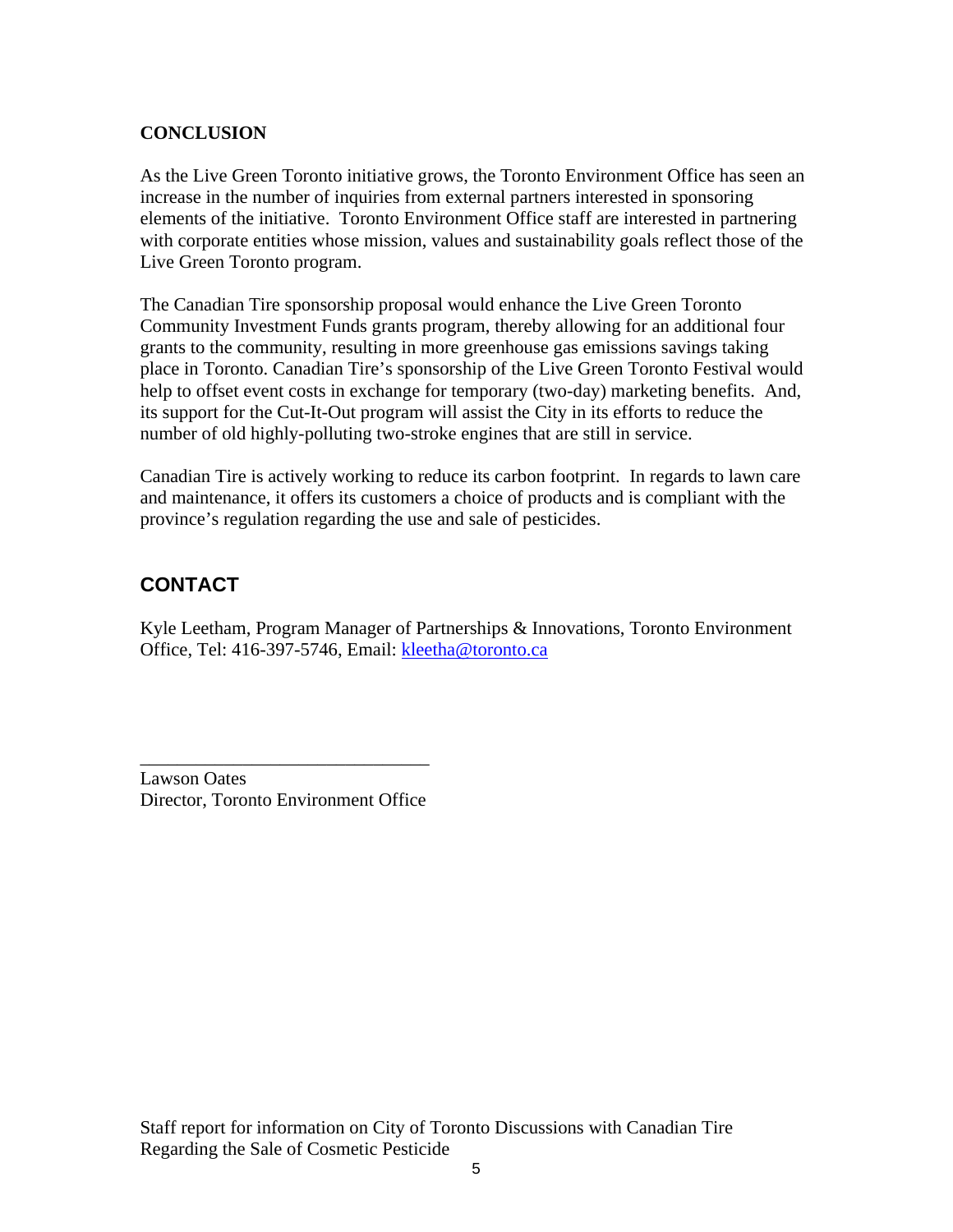#### **Attachment A:**

City Council enacted Toronto's Pesticide Bylaw (Municipal Code Chapter 612) in 2003 and it came into effect on April 1, 2004. On April 22, 2009, Ontario Regulation 63/09 came into effect, restricting the use and sale of cosmetic pesticides across the province. The new regulation replaces municipal bylaws in Ontario; therefore Toronto's Pesticide Bylaw is no longer in effect.

At the May 19, 2009 meeting of the Board of Health, the Medical Officer of Health brought forward an information report on the status of the City of Toronto Pesticide Bylaw as well as a summary of the new Ontario Regulation 63/09 that came into effect on April 22, 2009, restricting the use and sale of cosmetic pesticides across the province. <http://www.toronto.ca/legdocs/mmis/2009/hl/bgrd/backgroundfile-21099.pdf>

The report to the Board of Health noted that the Ontario regulation is more restrictive than Toronto's bylaw, banning the sale of many common pesticides, limiting exemptions, and tightly restricting remaining uses. It should further decrease the use of pesticides, and therefore human exposure to these substances, in Toronto and across Ontario.

The particular strength of Regulation 63/09 is its ban on the sale of many commonly-used pesticides. Municipalities do not regulate the sale of pesticides, and the effectiveness of local bylaws were compromised by the availability of products in stores. In addition to the state of the state of the state of the state of the state of the state of the state of the state of the state of the state of the state of the state of the state of the state of the state of the state of the state of t

product bans, the regulation restricts access to many remaining products.

Highlights of Ontario Regulation 63/09:

- The provincial ban makes local municipal pesticide bylaws inoperative creating one clear, transparent and understandable set of rules across the province;
- Pesticides cannot be used for cosmetic purposes on lawns, vegetable and ornamental gardens, patios, driveways, cemeteries, and in parks and school yards;
- There are no exceptions for pest infestations (insects, fungi or weeds);
- The use of pesticides will still be allowed for promotion of public health or safety. No other uses of banned pesticides are allowed under the health or safety exception. Under this exception pesticides can be used for:
	- the destruction, prevention or control of animals that bite, sting, are venomous or carry disease, including wasps, mosquitoes and ticks;
	- the destruction, prevention or control of plants that are poisonous to humans by touch, including poison ivy, poison sumac and giant hogweed; or